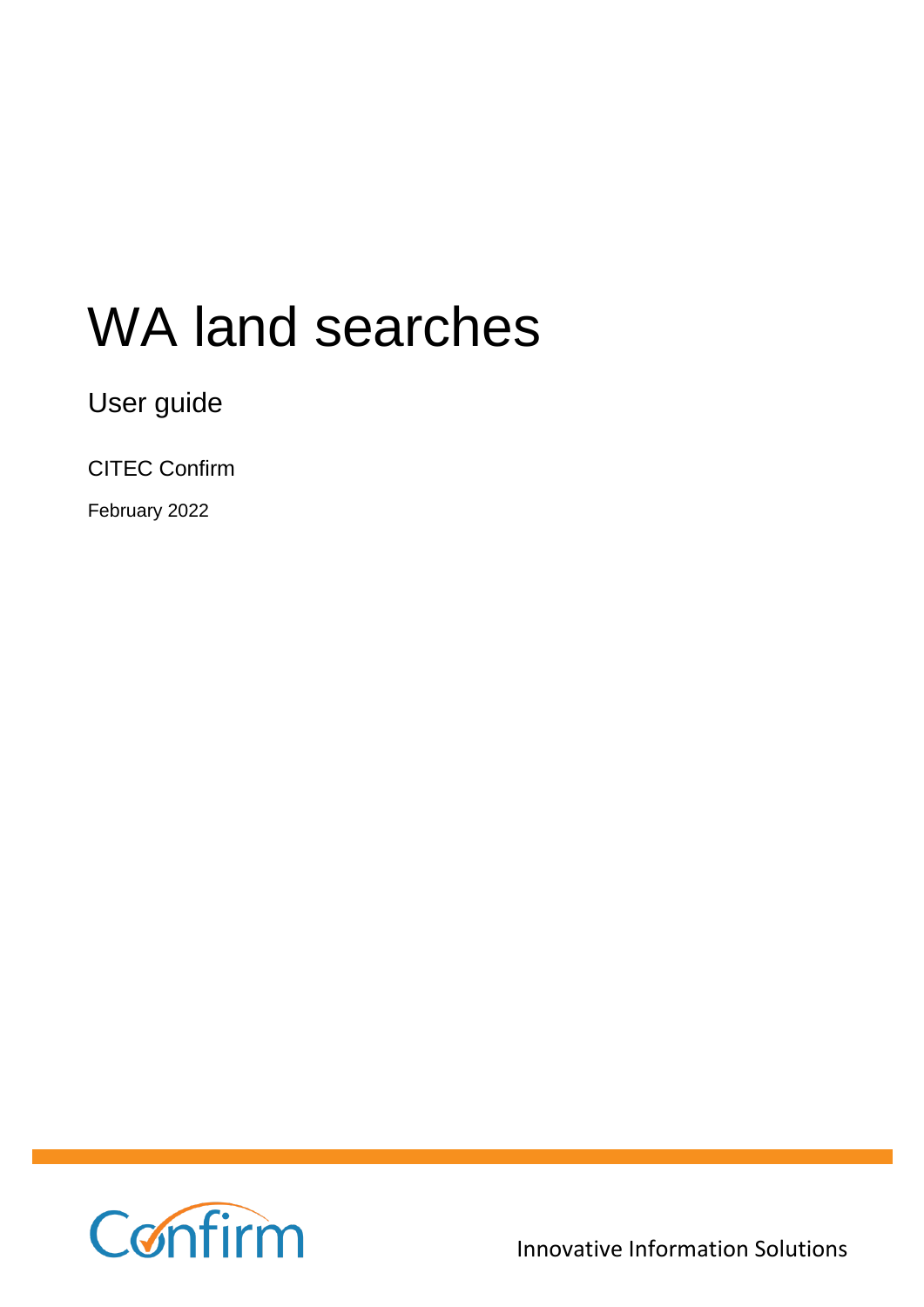### **Table of Contents**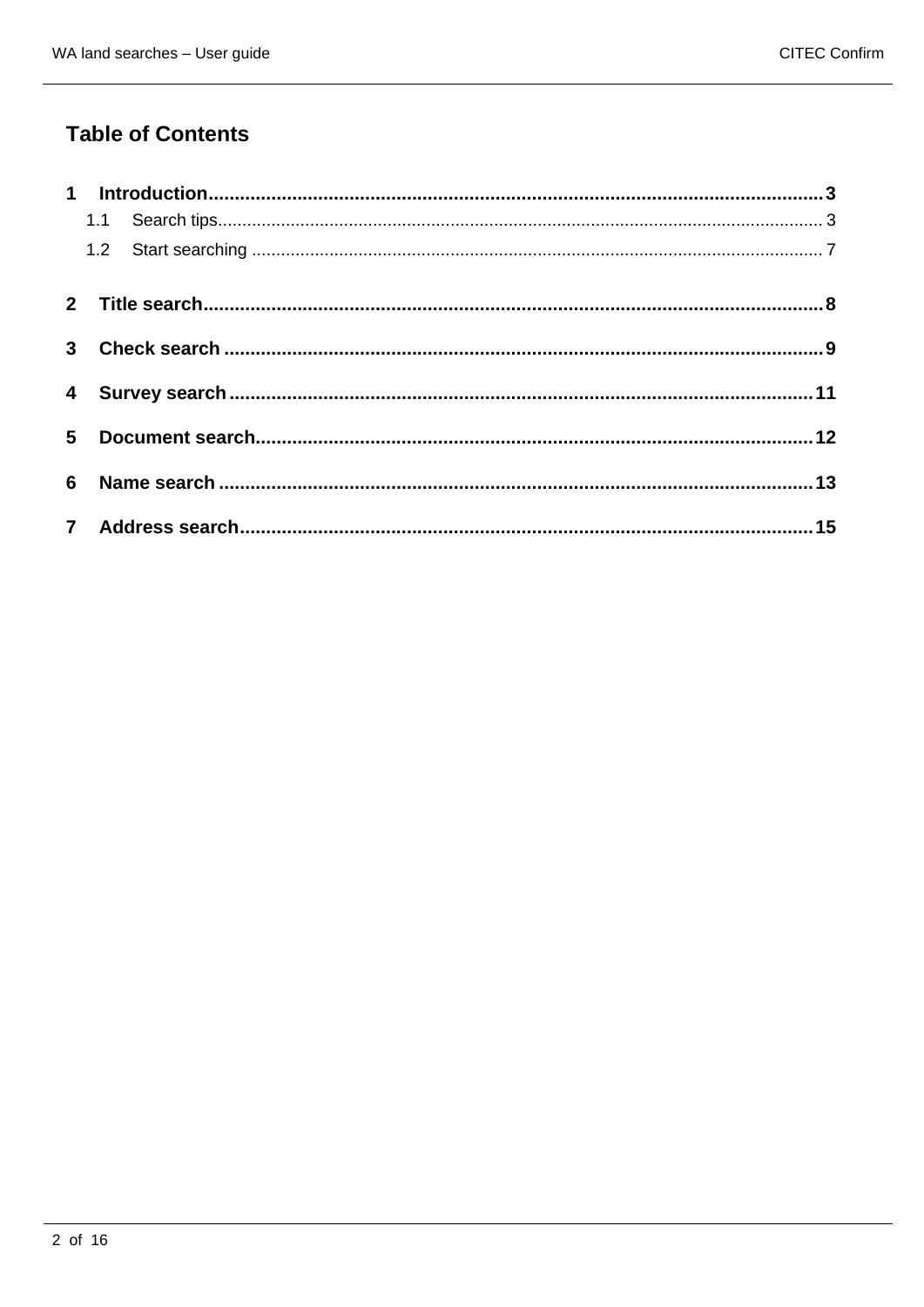# <span id="page-2-0"></span>**1 Introduction**

You can access WA land information through the following searches:

- $\mathbf{E}$ title
- $\blacktriangleright$  check
- $\blacktriangleright$  survey
- **b** document
- **No.** name
- **address.**

### <span id="page-2-1"></span>**1.1 Search tips**

Our WA land search screens share common elements to simplify searches.

#### **Email copy of your results**

On the search input screen, select the checkbox and include your email address in the email field to have your search results emailed to you.

| Yes, I would like an additional copy of my results emailed to: smithysmith@joneslaw.com.au |                   |                  |  |  |
|--------------------------------------------------------------------------------------------|-------------------|------------------|--|--|
|                                                                                            | Title Reference * | Your Reference * |  |  |
|                                                                                            | eg. 30498133      | eq. Client101    |  |  |
|                                                                                            |                   |                  |  |  |

### **Add a reference for your search**

On the search input screen, you need to add your reference to easily identify your search later.

### **Charge points are marked**

Charge points for searches are indicated by **\$** signs on the Search buttons. A search fee applies for each transaction when you click on the **\$ Search \$** button to proceed with your order.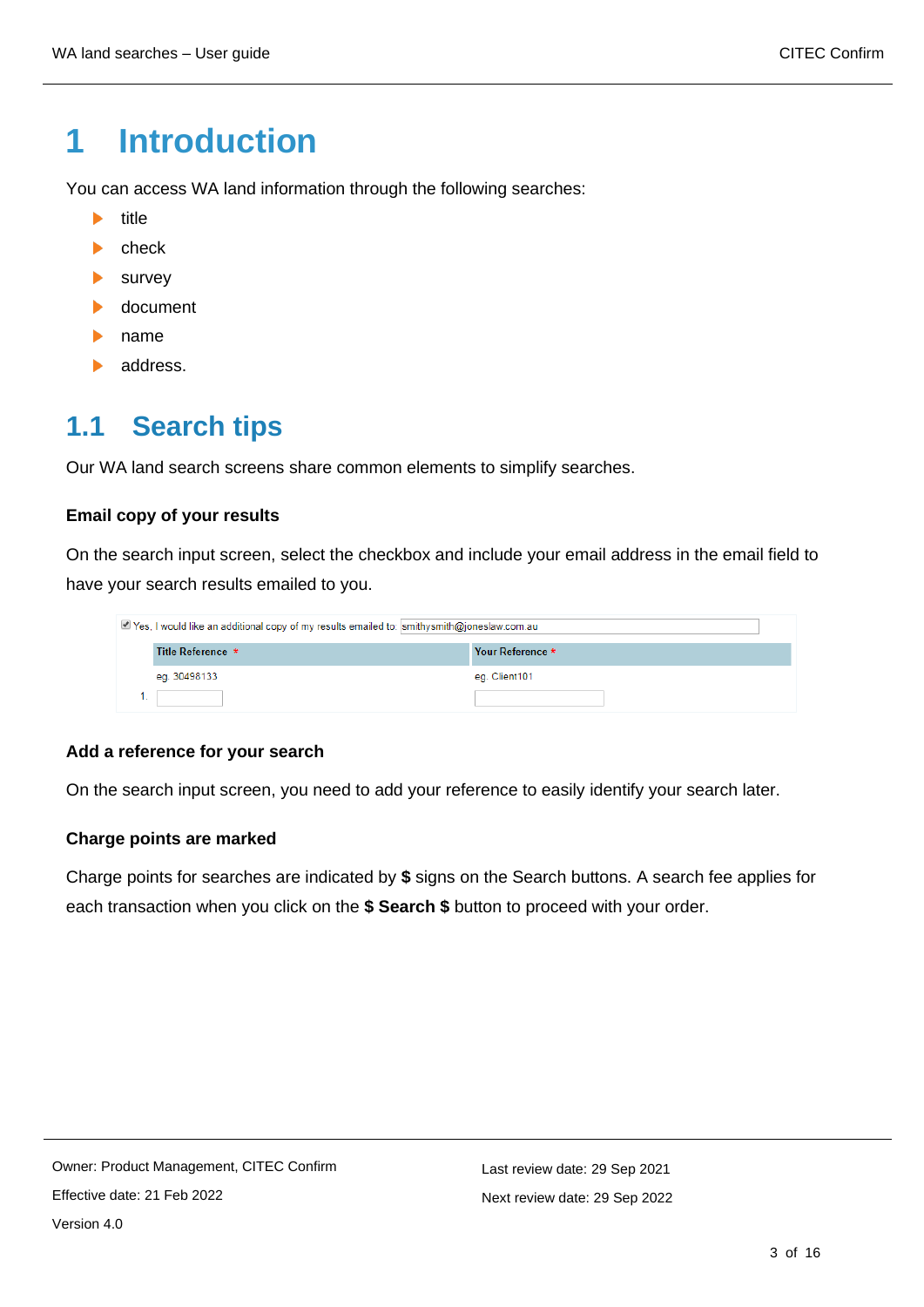| WA Lands Title Multi Search<br>Enter details below and click Search to view results.<br>If a cancelled title reference (volume/folio) is entered, the cancelled title will be returned and is chargeable.<br>Note: * denotes mandatory fields and * denotes conditional fields. Please refer to help for further information.<br>$\pmb{\star}$<br>□ Yes, I would like an additional copy of my results emailed to: name@company.com.au<br>An email address is required for delivery of some results. |                |             |                       |              |  |
|------------------------------------------------------------------------------------------------------------------------------------------------------------------------------------------------------------------------------------------------------------------------------------------------------------------------------------------------------------------------------------------------------------------------------------------------------------------------------------------------------|----------------|-------------|-----------------------|--------------|--|
|                                                                                                                                                                                                                                                                                                                                                                                                                                                                                                      | Volume *       | Folio *     | <b>Your Reference</b> |              |  |
|                                                                                                                                                                                                                                                                                                                                                                                                                                                                                                      | eg. LR3112, 46 | eg. 6, 173A |                       |              |  |
| 1.                                                                                                                                                                                                                                                                                                                                                                                                                                                                                                   | LR1234         |             | Example               |              |  |
| 2.                                                                                                                                                                                                                                                                                                                                                                                                                                                                                                   |                |             |                       |              |  |
| 3.                                                                                                                                                                                                                                                                                                                                                                                                                                                                                                   |                |             |                       |              |  |
| 4.                                                                                                                                                                                                                                                                                                                                                                                                                                                                                                   |                |             |                       |              |  |
| 5.                                                                                                                                                                                                                                                                                                                                                                                                                                                                                                   |                |             |                       |              |  |
| 6.                                                                                                                                                                                                                                                                                                                                                                                                                                                                                                   |                |             |                       |              |  |
| 7.                                                                                                                                                                                                                                                                                                                                                                                                                                                                                                   |                |             |                       |              |  |
| 8.                                                                                                                                                                                                                                                                                                                                                                                                                                                                                                   |                |             |                       |              |  |
| 9.                                                                                                                                                                                                                                                                                                                                                                                                                                                                                                   |                |             |                       |              |  |
| 10.                                                                                                                                                                                                                                                                                                                                                                                                                                                                                                  |                |             |                       |              |  |
|                                                                                                                                                                                                                                                                                                                                                                                                                                                                                                      | Clear All      |             |                       | \$ Search \$ |  |

### **Retrieve your results and order related searches**

After you input your search details and search, a result screen will display. Select **COMPLETED** to continue to the result summary page and access your search results.

| WA Lands Title Multi Search Results<br>Click the Result link(s) to view individual search result(s). |        |                       |                  |  |  |  |
|------------------------------------------------------------------------------------------------------|--------|-----------------------|------------------|--|--|--|
| <b>Your Search</b>                                                                                   |        | <b>Your Reference</b> | Result           |  |  |  |
| Volume<br>Folio                                                                                      | LR1234 | Example               | <b>COMPLETED</b> |  |  |  |
|                                                                                                      |        |                       |                  |  |  |  |

On the result summary screen, you can view your results and order additional searches via the Other Related Searches section.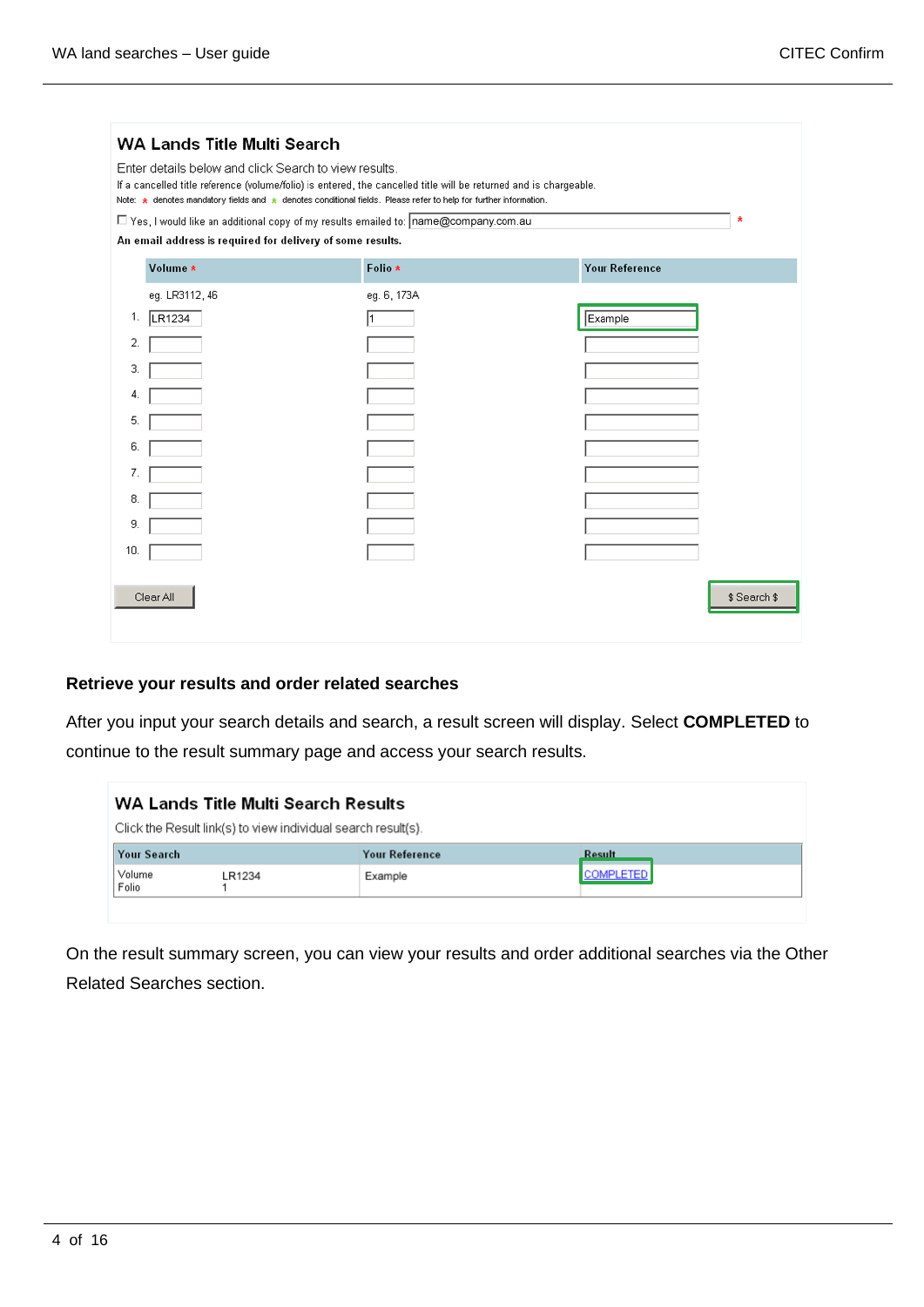| Your Search                                       |         |  |  |
|---------------------------------------------------|---------|--|--|
| Your Reference                                    | Example |  |  |
| Volume                                            | LR1234  |  |  |
| Folio                                             | 1       |  |  |
| View Title LR1234/1<br><b>View Search Receipt</b> |         |  |  |
| <b>Other Related Searches</b>                     |         |  |  |

#### **Retrieve your results**

Real-time results will display within minutes and are also available from the CITEC Confirm inbox for 30 calendar days after you complete your search. A search may have one of the following result statuses:

- **Completed:** displays when your search has returned a result online.
- **Crdered:** displays if your result requires manual processing.
- **Pending:** displays while the system awaits a response from the provider.  $\blacktriangleright$
- **Error:** displays when search criteria is missing or incorrect.  $\mathbf{E}$  .

Some searches require manual processing, as results may not be imaged. In these instances, you'll receive results in your nominated email address within three business days.

Selecting **ORDERED** will display an order confirmation.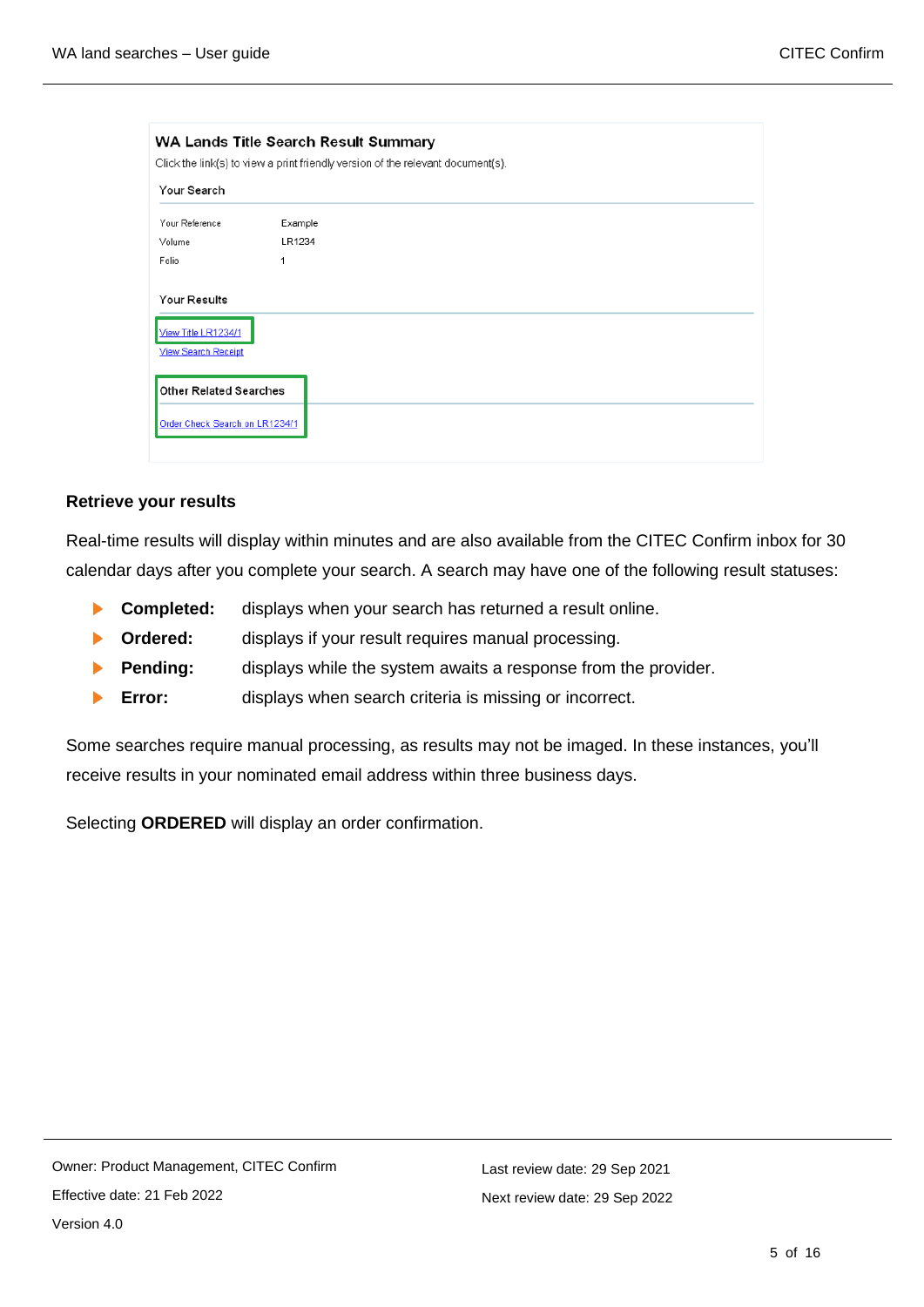|                           | Your title was not found online and has been submitted for manual processing.<br>Please click Print for a PDF version of this confirmation page to retain for your records. |  |
|---------------------------|-----------------------------------------------------------------------------------------------------------------------------------------------------------------------------|--|
|                           | Print                                                                                                                                                                       |  |
| <b>Order Details</b>      |                                                                                                                                                                             |  |
| Confirm Reference         | 0000001                                                                                                                                                                     |  |
| Account Code              | <b>TEST-USER</b>                                                                                                                                                            |  |
| Order Date/Time           | 19-Dec-2008 10:26 AM                                                                                                                                                        |  |
| E-mail<br>Delivery Method |                                                                                                                                                                             |  |
| Search Request            | WA Lands Title Search                                                                                                                                                       |  |
| Search Receipt            | <b>View Search Receipt</b>                                                                                                                                                  |  |
| <b>Recipient Details</b>  |                                                                                                                                                                             |  |
| Email                     | name@company.com.au                                                                                                                                                         |  |
| Your Search               |                                                                                                                                                                             |  |
| Your Reference            | Example                                                                                                                                                                     |  |
| Volume                    | LR1234                                                                                                                                                                      |  |
| Folio                     | 1                                                                                                                                                                           |  |

### **Results are stored in your Confirm inbox**

For most WA land searches, you can view your results online immediately. The results are also stored in the Confirm inbox for 30 business days.

Access your inbox from the header menu located at the top right of every screen.



You can track your result status in the Confirm inbox as well.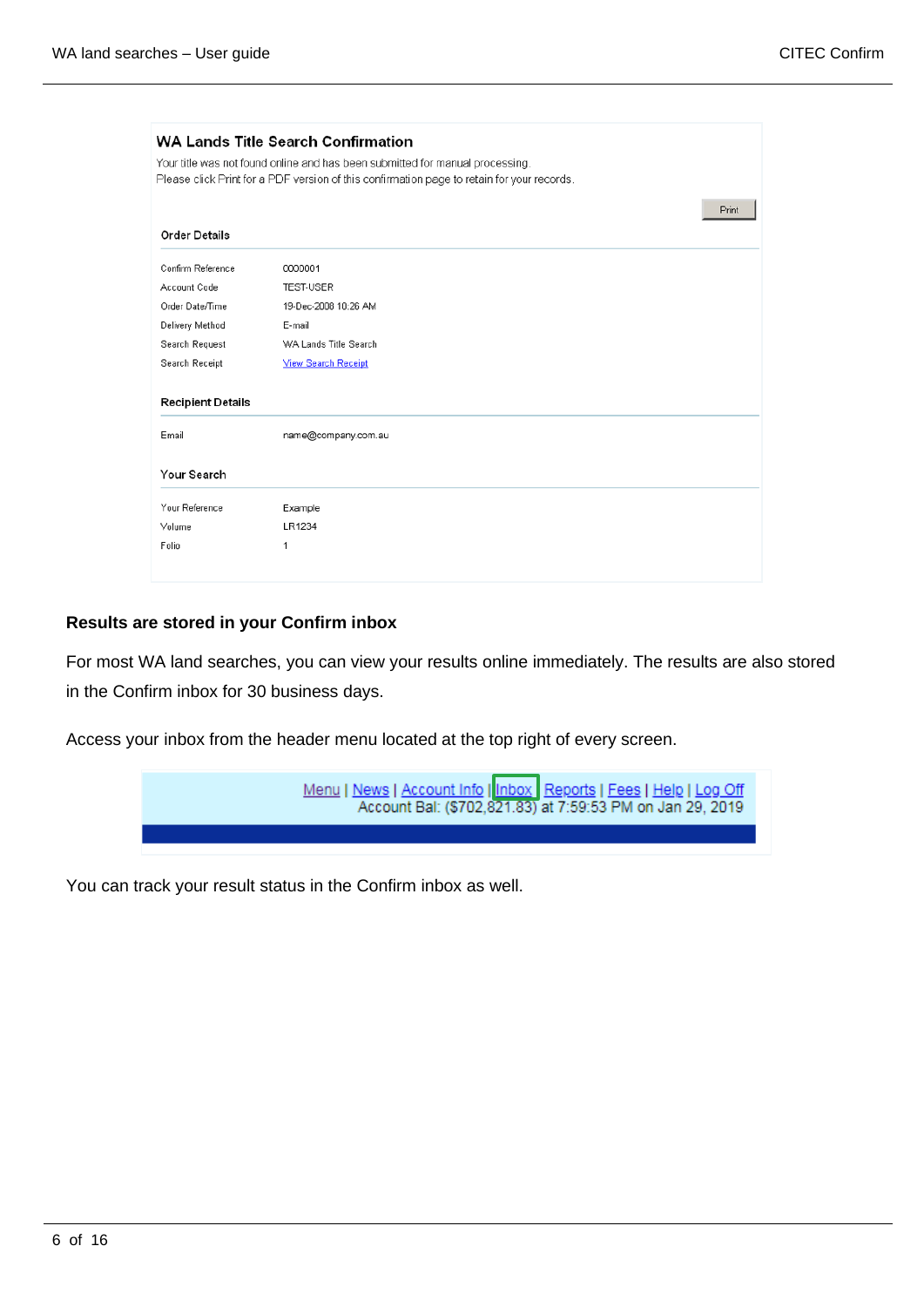| <b>Inbox Results</b>                                                                                    |             |                                                                                                                                                                                                                                                                                                                                                      |                       |                             |                       |                                       |                                      |
|---------------------------------------------------------------------------------------------------------|-------------|------------------------------------------------------------------------------------------------------------------------------------------------------------------------------------------------------------------------------------------------------------------------------------------------------------------------------------------------------|-----------------------|-----------------------------|-----------------------|---------------------------------------|--------------------------------------|
| generates new transactions visible via this inbox.<br>If in any doubt, please check your usage reports. |             | Click the result link to view the search results or details link for transaction history.<br>Please note: Results listed below as ERROR may have since been progressed to COMPLETED if you corrected and resubmitted them. Resubmission<br>To avoid duplication of charges please check carefully before resubmitting any transactions marked ERROR. |                       |                             |                       |                                       |                                      |
| <b>Your Search</b>                                                                                      |             |                                                                                                                                                                                                                                                                                                                                                      |                       |                             |                       |                                       |                                      |
| Application                                                                                             |             | WLAN - WA Lands System                                                                                                                                                                                                                                                                                                                               |                       |                             |                       |                                       |                                      |
| Display Results For                                                                                     |             | Account                                                                                                                                                                                                                                                                                                                                              |                       |                             |                       |                                       |                                      |
| Date                                                                                                    |             | For today                                                                                                                                                                                                                                                                                                                                            |                       |                             |                       |                                       |                                      |
| Sort By                                                                                                 |             | Date                                                                                                                                                                                                                                                                                                                                                 |                       |                             |                       |                                       |                                      |
| <b>Your Results</b>                                                                                     |             |                                                                                                                                                                                                                                                                                                                                                      |                       |                             |                       |                                       |                                      |
| Date/Time                                                                                               | <b>User</b> | <b>Search Name</b>                                                                                                                                                                                                                                                                                                                                   | <b>Your Reference</b> | Confirm<br><b>Reference</b> | Provider<br>Reference | <b>Your Result</b><br>(click to View) | <b>Transaction</b><br><b>Details</b> |
| 22/09/2021<br>13:24:31                                                                                  | CITIZEJ     | <b>WA Lands Name Search</b>                                                                                                                                                                                                                                                                                                                          | test                  | 101626843                   |                       | <b>COMPLETED</b>                      | Info                                 |

### <span id="page-6-0"></span>**1.2 Start searching**

 $\overline{a}$ 

 $\overline{a}$ 

 $\sim$ 

1. From the Confirm main menu, select **WA Land Searches.**

|                                                      | <b>View Menu by State</b>                                        |
|------------------------------------------------------|------------------------------------------------------------------|
| <b>Land Searches</b>                                 | <b>Corporate and Individual Searches</b>                         |
| ACT Land Searches                                    | ASIC and Business Name Searches                                  |
| <b>NSW Land Searches</b>                             | <b>D</b> Commercial Enquiries                                    |
| <b>El NSW Land Tax and Valuation Certificates</b>    | <b>El Bankruptcy Register</b>                                    |
| <b>El</b> NT Land Searches                           | PPSR - Personal Property Securities Register                     |
| <b>DI QLD Contaminated Land Search</b>               |                                                                  |
| <b>D</b> QLD Land Searches                           | <b>Vehicle Searches and Lodgements</b>                           |
| <b>D</b> QLD Land Tax Certificates                   | <b>D</b> QLD Motor Vehicle Register                              |
| <b>El</b> SA Land Searches                           |                                                                  |
| <b>El</b> TAS Land Searches                          | <b>Court eFiling</b>                                             |
| <b>El</b> Telco Cable Search                         | <b>D</b> QCAT - QLD Civil and Administrative Tribunal eFiling    |
| <b>El</b> VIC Land Searches                          | <b>D</b> QLD Magistrates Court eFiling                           |
| <b>N</b> WA Land Searches                            | <b>El</b> VIC County Court eFiling                               |
|                                                      | <b>D</b> VIC Magistrates Court eFiling                           |
| <b>Property Conveyancing and Settlements</b>         | <b>D</b> Court Filing - Manual Services                          |
| <b>El</b> National Settlement Services               | 2 QCAT - Neighbourhood Disputes Registry Search (Tree and Fence) |
| <b>El</b> NSW Conveyancing                           |                                                                  |
| <b>D</b> QLD Conveyancing                            | <b>Police Searches</b>                                           |
| <b>El</b> QLD Transport & Main Roads Property Search | <b>D</b> QLD Property Crime Reports                              |
| <b>El</b> VIC Conveyancing                           | <b>D</b> QLD Traffic Incident Reports                            |
| <b>D</b> VIC Property Sales History Report           | <b>El</b> VIC Crime Reports                                      |
| <b>Manual Services</b>                               |                                                                  |
| <b>El</b> National Manual Services                   |                                                                  |

2. Select the search you require.

| <b>WA Lands Menu</b>    |                 |  |  |  |
|-------------------------|-----------------|--|--|--|
| Title Search            | Document Search |  |  |  |
| <b>D</b> Check Search   | Mame Search     |  |  |  |
| <b>El</b> Survey Search | Address Search  |  |  |  |

Information on ordering all search types is in the following sections of this guide. You can also access Help online, from the header menu on each search screen.

Owner: Product Management, CITEC Confirm Effective date: 21 Feb 2022

Last review date: 29 Sep 2021 Next review date: 29 Sep 2022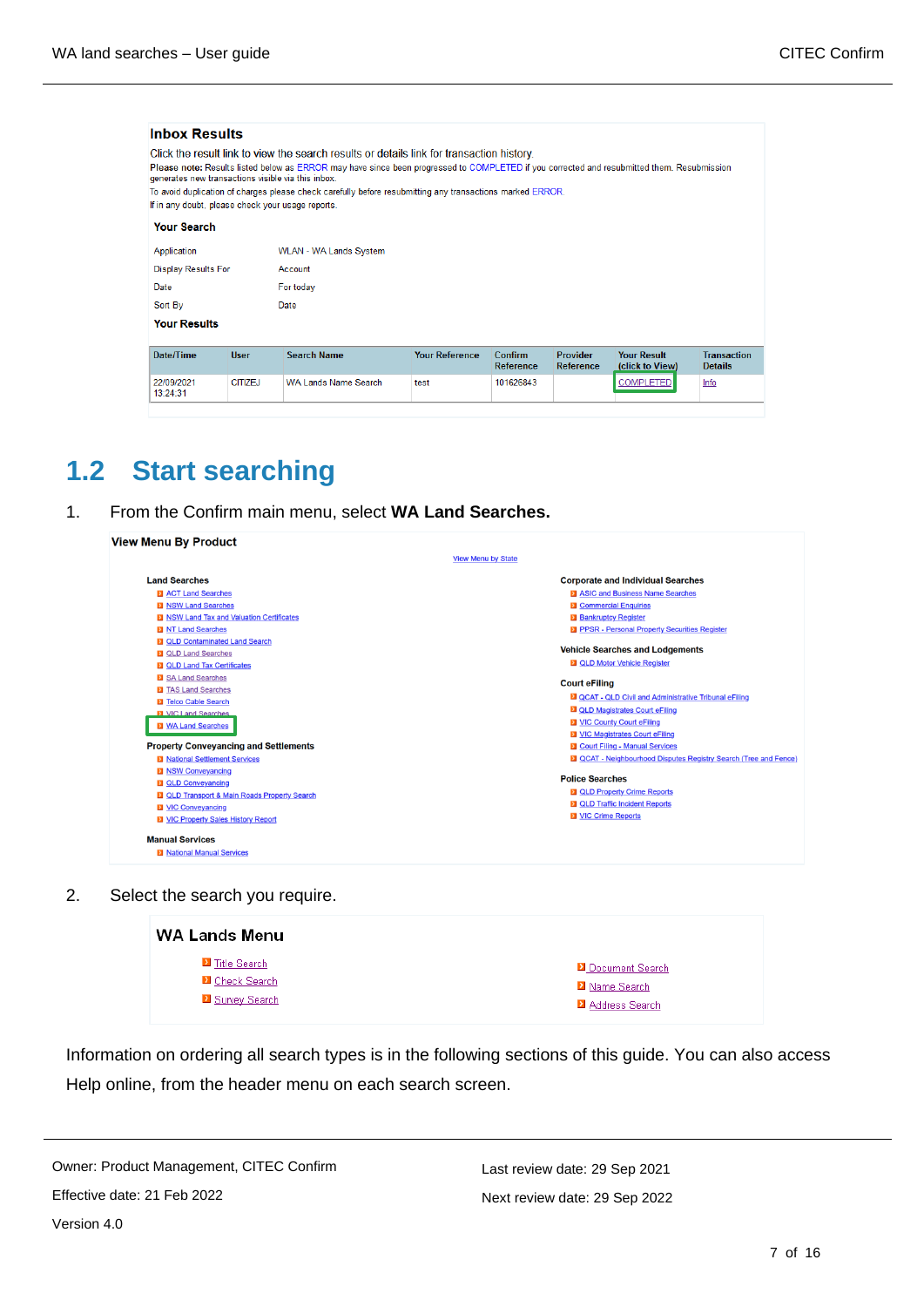Menu | News | Account Info | Inbox | Reports | Fees | Help | Log Off Account Bal: (\$702,821.83) at 7:59:53 PM on Jan 29, 2019

# <span id="page-7-0"></span>**2 Title search**

This search will produce a copy of a certificate of title, crown lease, land records, or memorial book. Where possible, a successful order may return details such as:

- $\blacktriangleright$ land description
- registered proprietor  $\blacktriangleright$
- $\blacktriangleright$ limitations, interests, encumbrances and notifications
- $\blacktriangleright$ previous title number
- $\blacktriangleright$ sketch of land reference
- property street address  $\blacktriangleright$
- local government area ь
- copy of the sketch/plan (except for strata plans).  $\blacktriangleright$

#### View a [sample title.](https://www.confirm.citec.com.au/citecConfirm/wa-title-search-result-sample.pdf)

1. On the search details input screen, enter a volume, folio, your reference and search.

| <b>WA Lands Title Multi Search</b>                                                                                                                                                                                                                                                                         |                                                                                           |             |                       |              |  |  |
|------------------------------------------------------------------------------------------------------------------------------------------------------------------------------------------------------------------------------------------------------------------------------------------------------------|-------------------------------------------------------------------------------------------|-------------|-----------------------|--------------|--|--|
| Enter details below and click Search to view results.<br>If a cancelled title reference (volume/folio) is entered, the cancelled title will be returned and is chargeable.<br>Note: $\star$ denotes mandatory fields and $\star$ denotes conditional fields. Please refer to help for further information. |                                                                                           |             |                       |              |  |  |
|                                                                                                                                                                                                                                                                                                            | ×<br>□ Yes, I would like an additional copy of my results emailed to: name@company.com.au |             |                       |              |  |  |
|                                                                                                                                                                                                                                                                                                            | An email address is required for delivery of some results.                                |             |                       |              |  |  |
|                                                                                                                                                                                                                                                                                                            | Volume *                                                                                  | Folio *     | <b>Your Reference</b> |              |  |  |
|                                                                                                                                                                                                                                                                                                            | eg. LR3112, 46                                                                            | eg. 6, 173A |                       |              |  |  |
| 1.                                                                                                                                                                                                                                                                                                         | LR1234                                                                                    |             | Example               |              |  |  |
| 2.                                                                                                                                                                                                                                                                                                         |                                                                                           |             |                       |              |  |  |
| З.                                                                                                                                                                                                                                                                                                         |                                                                                           |             |                       |              |  |  |
| 4.                                                                                                                                                                                                                                                                                                         |                                                                                           |             |                       |              |  |  |
| 5.                                                                                                                                                                                                                                                                                                         |                                                                                           |             |                       |              |  |  |
| 6.                                                                                                                                                                                                                                                                                                         |                                                                                           |             |                       |              |  |  |
| 7.                                                                                                                                                                                                                                                                                                         |                                                                                           |             |                       |              |  |  |
| 8.                                                                                                                                                                                                                                                                                                         |                                                                                           |             |                       |              |  |  |
| 9.                                                                                                                                                                                                                                                                                                         |                                                                                           |             |                       |              |  |  |
| 10.                                                                                                                                                                                                                                                                                                        |                                                                                           |             |                       |              |  |  |
|                                                                                                                                                                                                                                                                                                            |                                                                                           |             |                       |              |  |  |
|                                                                                                                                                                                                                                                                                                            | Clear All                                                                                 |             |                       | \$ Search \$ |  |  |
|                                                                                                                                                                                                                                                                                                            |                                                                                           |             |                       |              |  |  |
|                                                                                                                                                                                                                                                                                                            |                                                                                           |             |                       |              |  |  |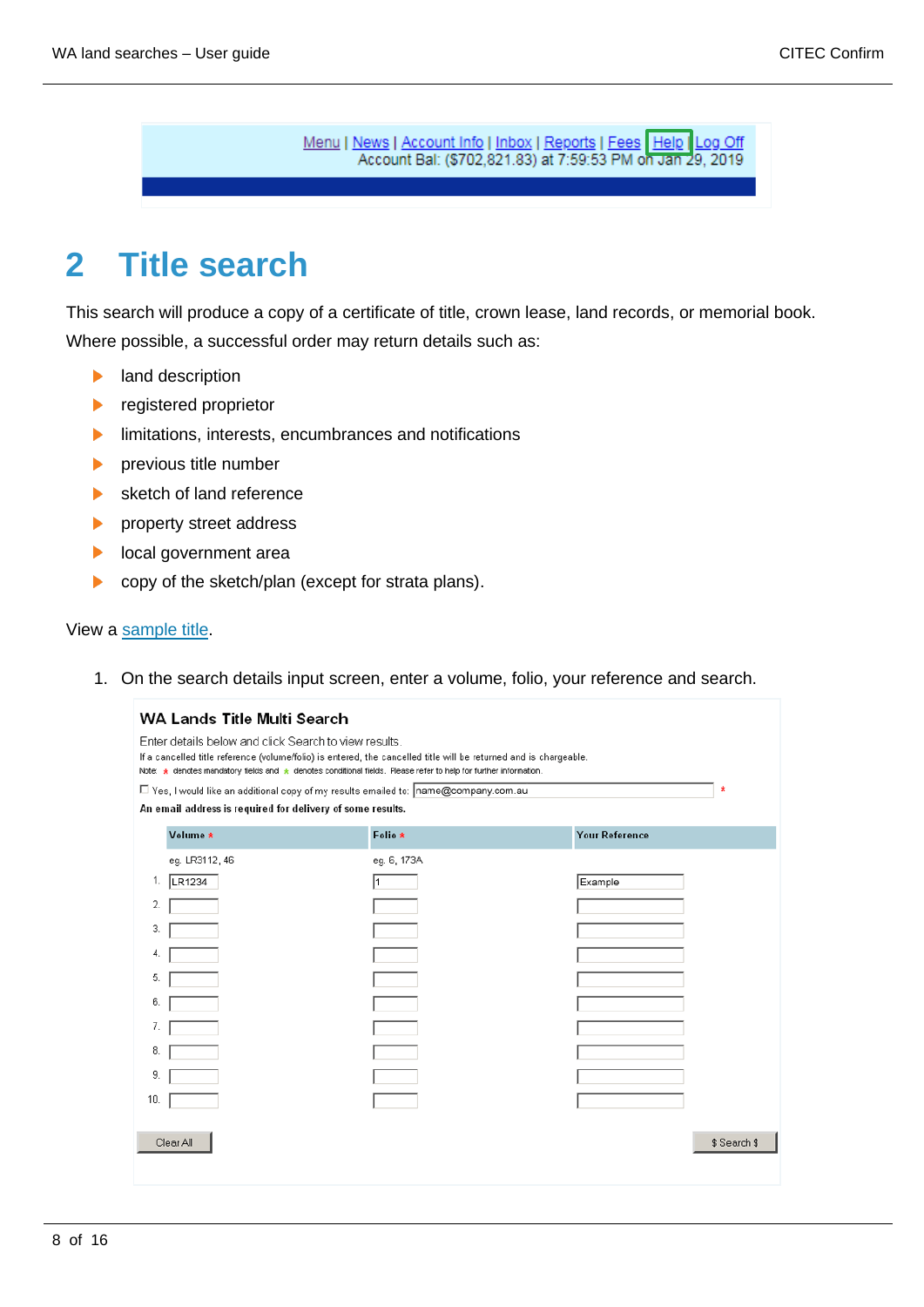Note: A reduced title fee will apply if you perform a title search after a check search on the same calendar day, using the same title reference.

Note: Title references can be in these formats:

- CL579 1992 k.
- LR3099/591 ь
- 1159/79
- $\blacktriangleright$  277/197a
- 1502 599
- 4-328a.
- 2. Your search will proceed to a results page. Once the completed result is available, select **COMPLETED** to continue to the result summary page and access your search results.

# <span id="page-8-0"></span>**3 Check search**

A check search reveals any activity on a title during a specified period. The time specified starts from today's date as a start time and searches back to the 'From' date you specify. The maximum range for this search is three months before today's date.

View a [sample check search result.](https://www.confirm.citec.com.au/citecConfirm/wa-check-search-result-sample.pdf)

- 1. On the check search screen, enter a volume, folio, from date (if required), your reference, then search.
- Note: If you leave the 'From' date field blank, the search defaults to three months before today's date.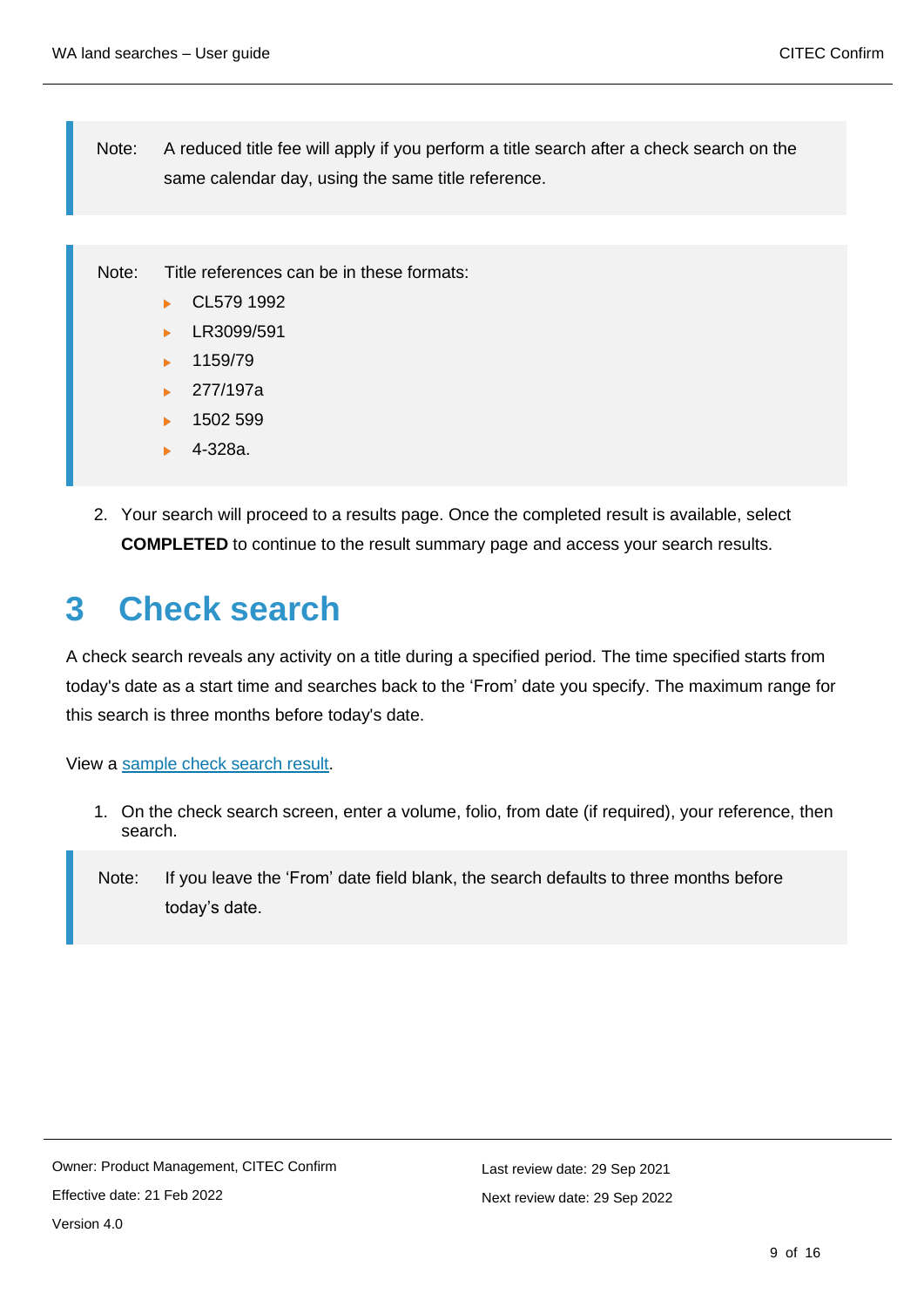| <b>WA Lands Check Multi Search</b> |                                                                                                                                                                                                                                                           |                                                    |  |  |  |
|------------------------------------|-----------------------------------------------------------------------------------------------------------------------------------------------------------------------------------------------------------------------------------------------------------|----------------------------------------------------|--|--|--|
|                                    | Enter details below and click Search to view results.<br>Date Range will default to the last three months if not entered.<br>Note: $\star$ denotes mandatory fields and $\star$ denotes conditional fields. Please refer to help for further information. |                                                    |  |  |  |
|                                    | □ Yes, I would like an additional copy of my results emailed to: name@company.com.au                                                                                                                                                                      |                                                    |  |  |  |
| Volume *                           | Folio *                                                                                                                                                                                                                                                   | <b>Date Range</b><br><b>Your Reference</b>         |  |  |  |
| eg. LR3112, 46                     | eg. 6, 173A                                                                                                                                                                                                                                               | Enter a From date within the last<br>three months. |  |  |  |
| LR1234<br>1.                       |                                                                                                                                                                                                                                                           | From 21/11/2008<br>to 19/12/2008<br>Example        |  |  |  |
| 2                                  |                                                                                                                                                                                                                                                           | to 19/12/2008<br>From                              |  |  |  |
| 3.                                 |                                                                                                                                                                                                                                                           | to 19/12/2008<br>From                              |  |  |  |
| 4.                                 |                                                                                                                                                                                                                                                           | to 19/12/2008<br>From                              |  |  |  |
| 5.                                 |                                                                                                                                                                                                                                                           | to 19/12/2008<br>From                              |  |  |  |
| 6.                                 |                                                                                                                                                                                                                                                           | to 19/12/2008<br>From                              |  |  |  |
| 7.                                 |                                                                                                                                                                                                                                                           | to 19/12/2008<br>From                              |  |  |  |
| 8.                                 |                                                                                                                                                                                                                                                           | to 19/12/2008<br>From                              |  |  |  |
| 9.                                 |                                                                                                                                                                                                                                                           | to 19/12/2008<br>From                              |  |  |  |
| 10.                                |                                                                                                                                                                                                                                                           | to 19/12/2008<br>From                              |  |  |  |
| Clear All                          |                                                                                                                                                                                                                                                           | \$ Search \$                                       |  |  |  |

2. Your search will proceed to a Results page. Select **COMPLETED** to continue to the Result Summary page and access your results.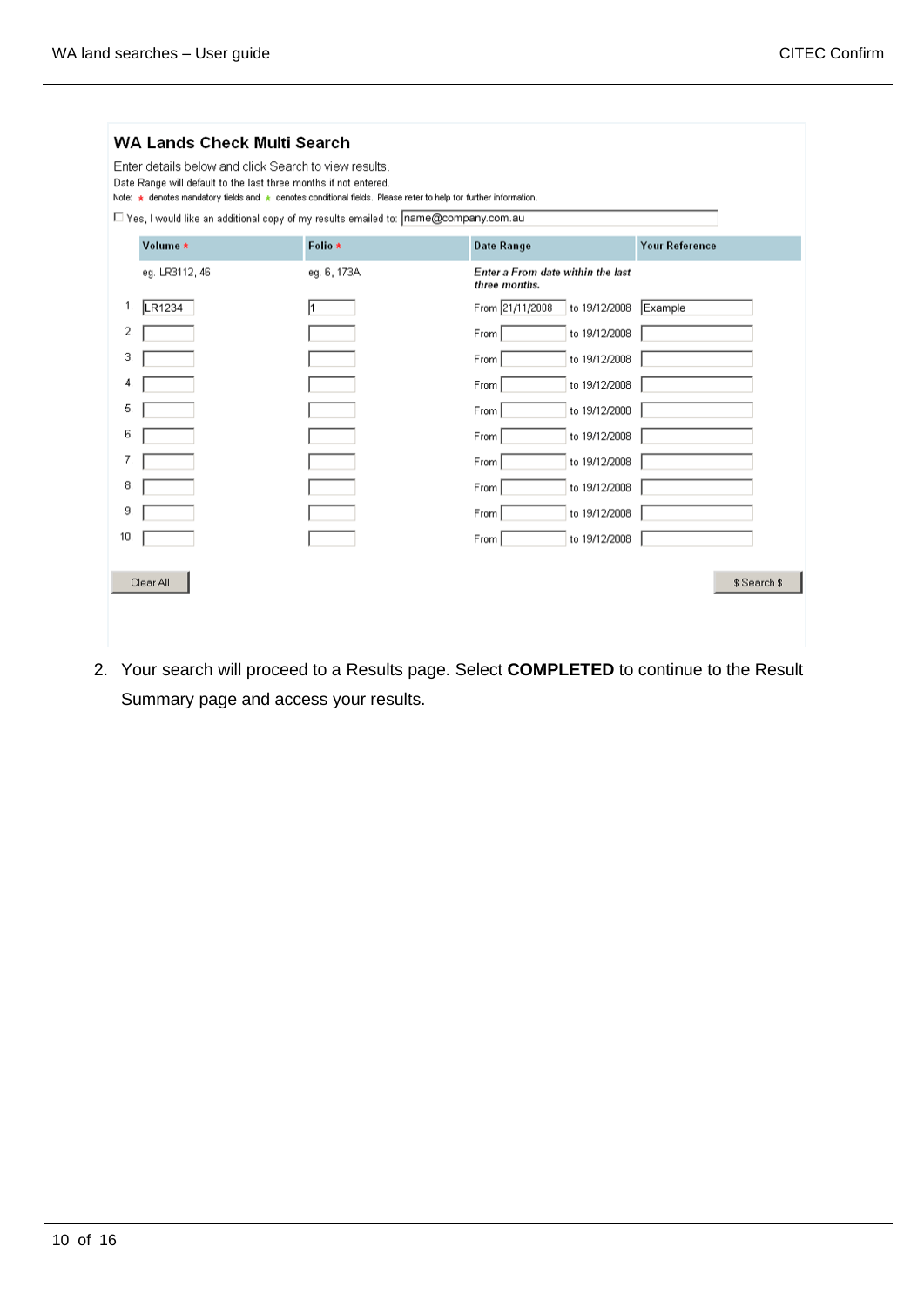# <span id="page-10-0"></span>**4 Survey search**

A survey is a diagram of a parcel of land showing the dimensions of the land parcel and other details collected when the land was last surveyed. Survey types include:

- diagrams  $\blacktriangleright$
- **b** plans/deposited plans
- $\blacktriangleright$ strata/survey strata.

View a sample survey:

- $\blacktriangleright$ [diagram](https://www.confirm.citec.com.au/citecConfirm/wa-survey-search-diagram-result-sample.pdf)
- [plan](https://www.confirm.citec.com.au/citecConfirm/wa-survey-search-plan-result-sample.pdf)  $\blacktriangleright$
- $\blacktriangleright$ [strata plan.](https://www.confirm.citec.com.au/citecConfirm/wa-survey-search-strata-plan-result-sample.pdf)
- 1. On the search details input screen, select a survey type from the dropdown list, enter a survey number, your reference, then search.

| WA Lands Survey Multi Search                                                                                                                                                                                                                                                               |                 |                       |  |  |  |  |  |
|--------------------------------------------------------------------------------------------------------------------------------------------------------------------------------------------------------------------------------------------------------------------------------------------|-----------------|-----------------------|--|--|--|--|--|
| Enter details below and click Search to view results.<br>If a cancelled Survey Number is entered, the cancelled survey will be returned and is chargeable.<br>Note: $\star$ denotes mandatory fields and $\star$ denotes conditional fields. Please refer to help for further information. |                 |                       |  |  |  |  |  |
| □ Yes, I would like an additional copy of my results emailed to: name@company.com.au<br>$\star$                                                                                                                                                                                            |                 |                       |  |  |  |  |  |
| An email address is required for delivery of some results.                                                                                                                                                                                                                                 |                 |                       |  |  |  |  |  |
| Survey Type *                                                                                                                                                                                                                                                                              | Survey Number * | <b>Your Reference</b> |  |  |  |  |  |
|                                                                                                                                                                                                                                                                                            | eg. 38314       |                       |  |  |  |  |  |
| Plan/Deposited Plan v<br>1.                                                                                                                                                                                                                                                                | 00001           | Example               |  |  |  |  |  |
| 2.<br>Select<br>۰                                                                                                                                                                                                                                                                          |                 |                       |  |  |  |  |  |
| 3.<br>$\overline{\phantom{a}}$<br>Select                                                                                                                                                                                                                                                   |                 |                       |  |  |  |  |  |
| $\overline{\phantom{0}}$<br>4.<br>Select                                                                                                                                                                                                                                                   |                 |                       |  |  |  |  |  |
| 5.<br>Select<br>$\overline{\phantom{a}}$                                                                                                                                                                                                                                                   |                 |                       |  |  |  |  |  |
| 6.<br>Select<br>$\overline{\phantom{a}}$                                                                                                                                                                                                                                                   |                 |                       |  |  |  |  |  |
| 7.<br>$\overline{\phantom{0}}$<br>Select                                                                                                                                                                                                                                                   |                 |                       |  |  |  |  |  |
| 8.<br>Select<br>۰                                                                                                                                                                                                                                                                          |                 |                       |  |  |  |  |  |
| 9.<br>$\overline{\phantom{a}}$<br>Select                                                                                                                                                                                                                                                   |                 |                       |  |  |  |  |  |
| 10.<br>$\overline{\phantom{0}}$<br>Select                                                                                                                                                                                                                                                  |                 |                       |  |  |  |  |  |
| \$Search \$                                                                                                                                                                                                                                                                                |                 |                       |  |  |  |  |  |
| Clear All                                                                                                                                                                                                                                                                                  |                 |                       |  |  |  |  |  |
|                                                                                                                                                                                                                                                                                            |                 |                       |  |  |  |  |  |

Owner: Product Management, CITEC Confirm Effective date: 21 Feb 2022 Version 4.0

Last review date: 29 Sep 2021 Next review date: 29 Sep 2022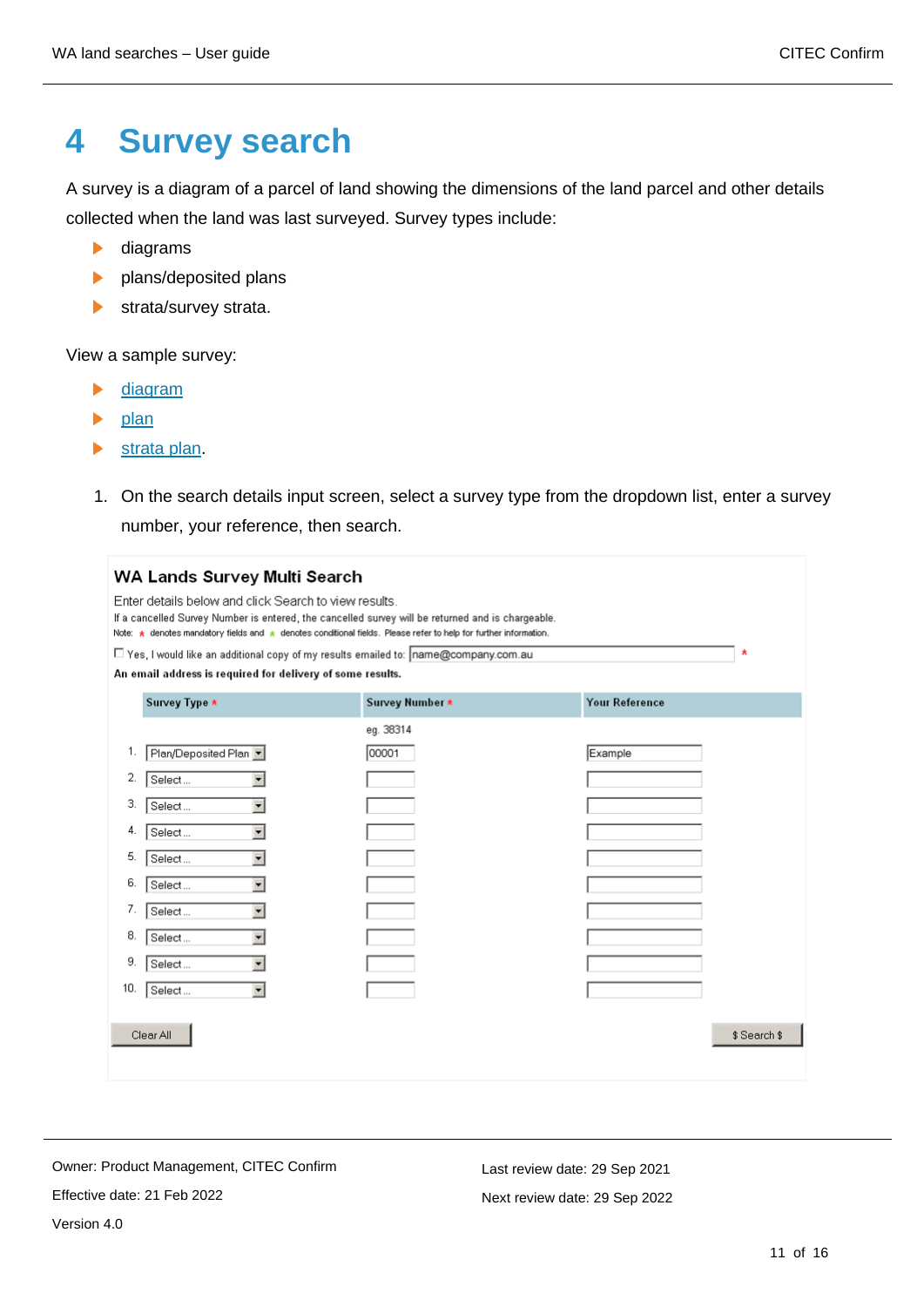Note: Survey numbers have 1–6 digits and contain only numbers.

2. Your search will proceed to a Results page. Select the **COMPLETED** link to continue to the Result Summary page and access your results.

# <span id="page-11-0"></span>**5 Document search**

Some document types you can order through a document search include:

- ь caveats
- b. transfers
- mortgages.  $\blacktriangleright$

View a [sample transfer of land.](https://www.confirm.citec.com.au/citecConfirm/wa-document-search-result-sample.pdf)

- 1. On the search details input screen, enter a document number and reference, select a page option from the dropdown list, and search.
- Note: For Year Documents**,** for example, 123456A/1969, you must also select a document type from the dropdown list.

As many documents can contain large page numbers, use the 'Page Options' dropdown list to narrow down the results that return to either:

- all pages
- default pages. $\blacktriangleright$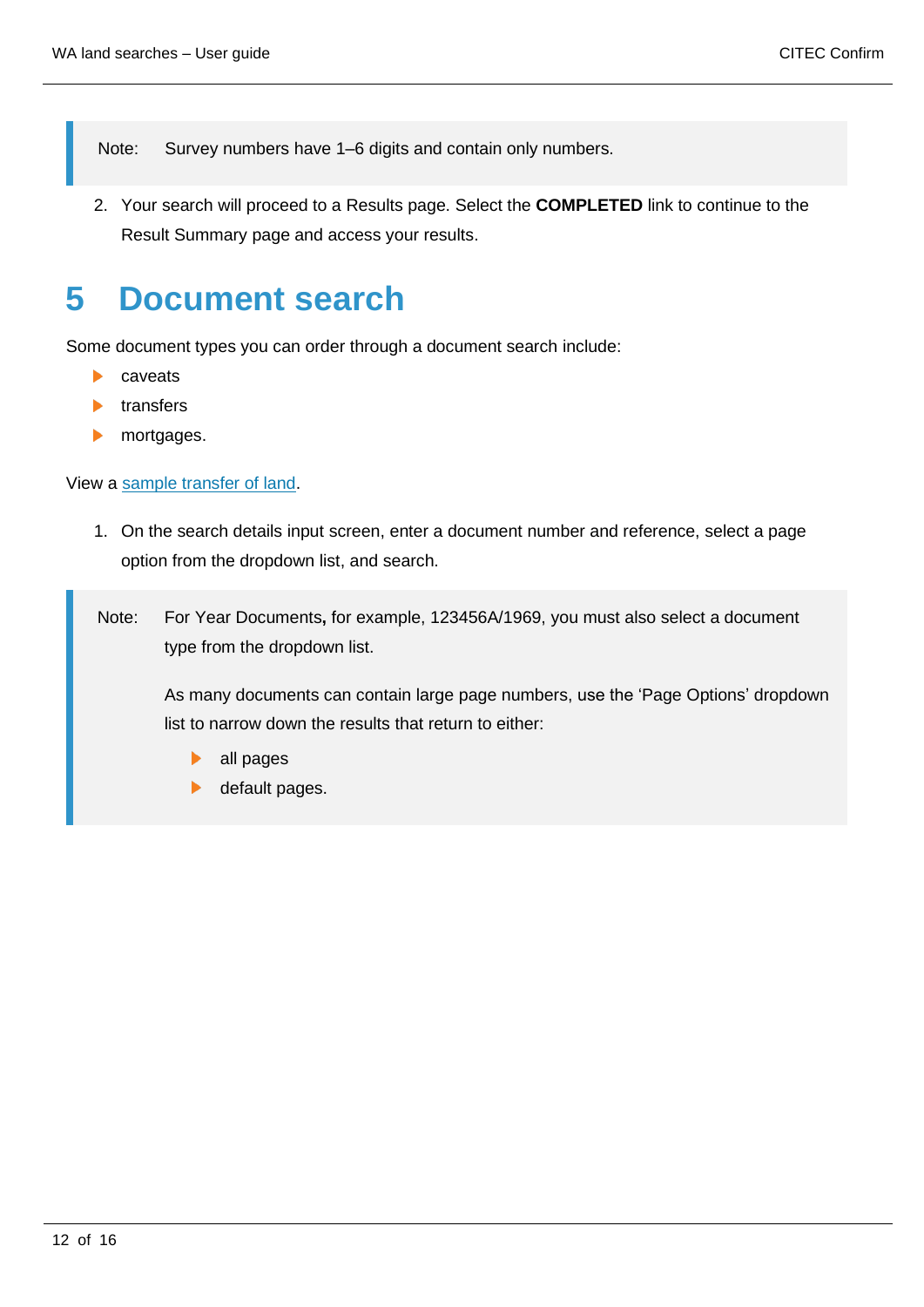| <b>WA Lands Document Multi Search</b><br>Enter details below and click Search to view results. A Document Type is required only if the Document Number references a<br>year document, eg. 1234/1891.<br>For information on Page Options please refer to help.<br>Note: $\star$ denotes mandatory fields and $\star$ denotes conditional fields. Please refer to help for further information.<br>□ Yes, I would like an additional copy of my results emailed to: name@company.com.au<br>$\star$<br>An email address is required for delivery of some results. |                   |                                    |  |                                       |                       |  |  |
|----------------------------------------------------------------------------------------------------------------------------------------------------------------------------------------------------------------------------------------------------------------------------------------------------------------------------------------------------------------------------------------------------------------------------------------------------------------------------------------------------------------------------------------------------------------|-------------------|------------------------------------|--|---------------------------------------|-----------------------|--|--|
|                                                                                                                                                                                                                                                                                                                                                                                                                                                                                                                                                                | Document Number * | Document Type *                    |  | Page Options *                        | <b>Your Reference</b> |  |  |
|                                                                                                                                                                                                                                                                                                                                                                                                                                                                                                                                                                | eg. D123456       |                                    |  |                                       |                       |  |  |
| 1.                                                                                                                                                                                                                                                                                                                                                                                                                                                                                                                                                             | J000000           | $\mathbf{r}$<br>Select             |  | All Pages<br>$\overline{\phantom{a}}$ | Example               |  |  |
| 2.                                                                                                                                                                                                                                                                                                                                                                                                                                                                                                                                                             |                   | $\mathbf{r}$<br>Select             |  | Select<br>$\overline{\phantom{a}}$    |                       |  |  |
| 3.                                                                                                                                                                                                                                                                                                                                                                                                                                                                                                                                                             |                   | ▾<br>Select                        |  | Select<br>$\overline{\phantom{a}}$    |                       |  |  |
| 4.                                                                                                                                                                                                                                                                                                                                                                                                                                                                                                                                                             |                   | $\vert$<br>Select                  |  | $\blacksquare$<br>Select              |                       |  |  |
| 5.                                                                                                                                                                                                                                                                                                                                                                                                                                                                                                                                                             |                   | $\vert$<br>Select                  |  | $\blacksquare$<br>Select              |                       |  |  |
| 6.                                                                                                                                                                                                                                                                                                                                                                                                                                                                                                                                                             |                   | $\mathbf{r}$<br>Select             |  | Select<br>$\blacksquare$              |                       |  |  |
| 7.                                                                                                                                                                                                                                                                                                                                                                                                                                                                                                                                                             |                   | $\overline{\phantom{a}}$<br>Select |  | Select                                |                       |  |  |
| 8.                                                                                                                                                                                                                                                                                                                                                                                                                                                                                                                                                             |                   | $\blacksquare$<br>Select           |  | $\overline{\phantom{a}}$<br>Select    |                       |  |  |
| 9.                                                                                                                                                                                                                                                                                                                                                                                                                                                                                                                                                             |                   | $\overline{\phantom{a}}$<br>Select |  | Select                                |                       |  |  |
| 10.                                                                                                                                                                                                                                                                                                                                                                                                                                                                                                                                                            |                   | $\overline{\phantom{a}}$<br>Select |  | Select<br>۰                           |                       |  |  |
|                                                                                                                                                                                                                                                                                                                                                                                                                                                                                                                                                                | Clear All         |                                    |  |                                       | \$ Search \$          |  |  |

2. Your search will proceed to a Results page. Select **COMPLETED** to continue to the Result Summary page and access your results.

## <span id="page-12-0"></span>**6 Name search**

This search will provide a summary list of registered names/organisation names matching your search criteria, including where available:

- registered name/organisation name  $\blacktriangleright$
- street address
- $\blacktriangleright$  title reference
- $\blacktriangleright$ parcel identifier
- $\blacktriangleright$ other related searches.

View a [sample name search result.](https://www.confirm.citec.com.au/citecConfirm/wa-name-search-result-sample.pdf)

Owner: Product Management, CITEC Confirm Effective date: 21 Feb 2022 Version 4.0

Last review date: 29 Sep 2021 Next review date: 29 Sep 2022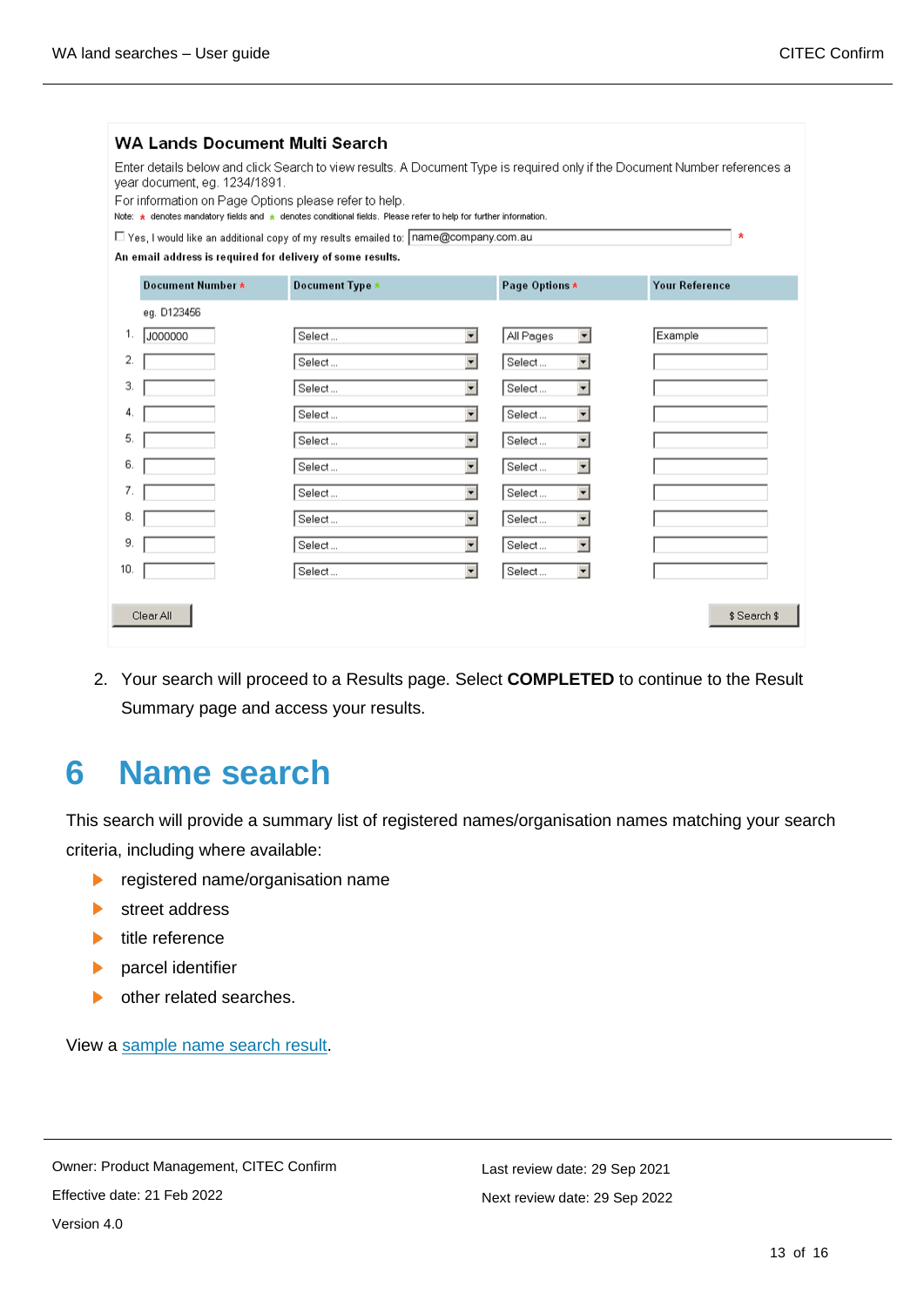- 1. On the search details input screen, enter your reference. Then select from the 'Search By' dropdown box either an individual name or organisation name.
	- a) For an **individual name** search, enter a surname, given name(s) and your email (optional).

| <b>WA Lands Name Search</b>                                                                                                                                         |                                                                     |  |  |  |  |  |
|---------------------------------------------------------------------------------------------------------------------------------------------------------------------|---------------------------------------------------------------------|--|--|--|--|--|
| Enter details below and click Search to view results.<br>★ denotes mandatory fields and ★ denotes conditional fields. Please refer to help for further information. |                                                                     |  |  |  |  |  |
|                                                                                                                                                                     |                                                                     |  |  |  |  |  |
| <b>Your Reference</b>                                                                                                                                               |                                                                     |  |  |  |  |  |
| <b>Search By</b>                                                                                                                                                    | *<br>Individual Name v                                              |  |  |  |  |  |
|                                                                                                                                                                     |                                                                     |  |  |  |  |  |
| <b>Name Details</b>                                                                                                                                                 | *<br>Surname<br>eg. Jones                                           |  |  |  |  |  |
|                                                                                                                                                                     | Given Name(s)<br>eg. Glenn                                          |  |  |  |  |  |
| <b>Email</b>                                                                                                                                                        |                                                                     |  |  |  |  |  |
|                                                                                                                                                                     | Yes, I would like an additional copy of my results emailed to:<br>ப |  |  |  |  |  |
|                                                                                                                                                                     |                                                                     |  |  |  |  |  |
|                                                                                                                                                                     |                                                                     |  |  |  |  |  |
| \$ Search \$<br>Clear All                                                                                                                                           |                                                                     |  |  |  |  |  |

b) For an **organisation name** search, enter an organisation name.

| <b>WA Lands Name Search</b>                                                                                |                                                                       |  |  |  |  |  |
|------------------------------------------------------------------------------------------------------------|-----------------------------------------------------------------------|--|--|--|--|--|
| Enter details below and click Search to view results.                                                      |                                                                       |  |  |  |  |  |
| ★ denotes mandatory fields and ★ denotes conditional fields. Please refer to help for further information. |                                                                       |  |  |  |  |  |
| <b>Your Reference</b>                                                                                      |                                                                       |  |  |  |  |  |
| <b>Search By</b>                                                                                           | $\ast$<br>Organisation<br>$\vee$                                      |  |  |  |  |  |
| <b>Organisation</b>                                                                                        |                                                                       |  |  |  |  |  |
|                                                                                                            | * eg. CITEC Confirm                                                   |  |  |  |  |  |
| Email                                                                                                      | $\Box$ Yes, I would like an additional copy of my results emailed to: |  |  |  |  |  |
|                                                                                                            |                                                                       |  |  |  |  |  |
|                                                                                                            |                                                                       |  |  |  |  |  |
| <b>Clear All</b>                                                                                           | \$ Search \$                                                          |  |  |  |  |  |

2. Your search will proceed to a results page, which will display your search criteria and results.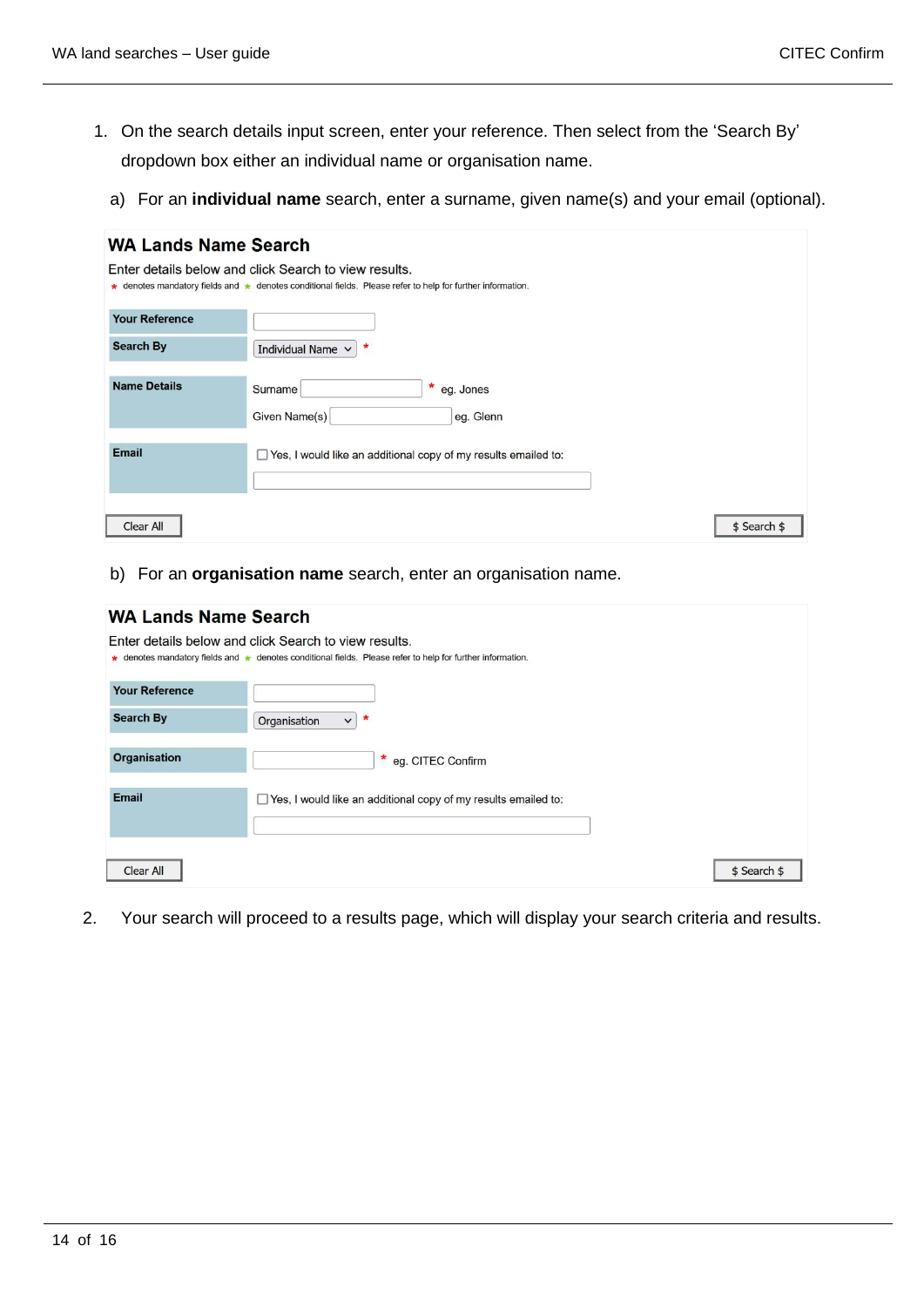### **WA Lands Name Search Result**

Click Print to view a print friendly version of your result. Other types of searches can be performed using your result(s). To start one of these searches choose an appropriate link from the Other Related Searches column below.

| Your Search            |                                   |                        |                          |                                                                     |
|------------------------|-----------------------------------|------------------------|--------------------------|---------------------------------------------------------------------|
| Your Reference         | Example                           |                        |                          |                                                                     |
| Surname                | <b>Smith</b>                      |                        |                          |                                                                     |
| Given Name(s)          | John.                             |                        |                          |                                                                     |
| <b>Your Results</b>    |                                   |                        |                          |                                                                     |
|                        |                                   |                        |                          | Print                                                               |
| Provided on            | 13-Jan-2009 04:24 PM              |                        |                          |                                                                     |
| Search Receipt         | <b>View Search Receipt</b>        |                        |                          |                                                                     |
| <b>Registered Name</b> | <b>Street Address</b>             | <b>Title Reference</b> | <b>Parcel Identifier</b> | <b>Other Related</b><br><b>Searches</b>                             |
| JOHN J. SMITH          | 1 JONES ST<br>WILLETTON 6155      | 1234 / 123             | Lot 1497 On Plan 456789  | Order Title 1234/123<br>Order Survey for Lot 1497<br>On Plan 456789 |
| JOHN C. SMITH          | 101 QUEEN ST<br><b>PERTH 6000</b> | 5678 / 456             | Lot 359 On Plan 987654   | Order Title 5678/456<br>Order Survey for Lot 359<br>On Plan 987654  |

# <span id="page-14-0"></span>**7 Address search**

This search will provide a summary of properties matching your search criteria, including where available:

- ь street address
- ь title reference
- parcel identifier  $\blacktriangleright$
- $\blacktriangleright$ other related searches.

View a [sample address search result.](https://www.confirm.citec.com.au/citecConfirm/wa-address-search-result-sample.pdf)

1. On the address search screen, enter your reference**,** street details, suburb and your email (optional), then search.